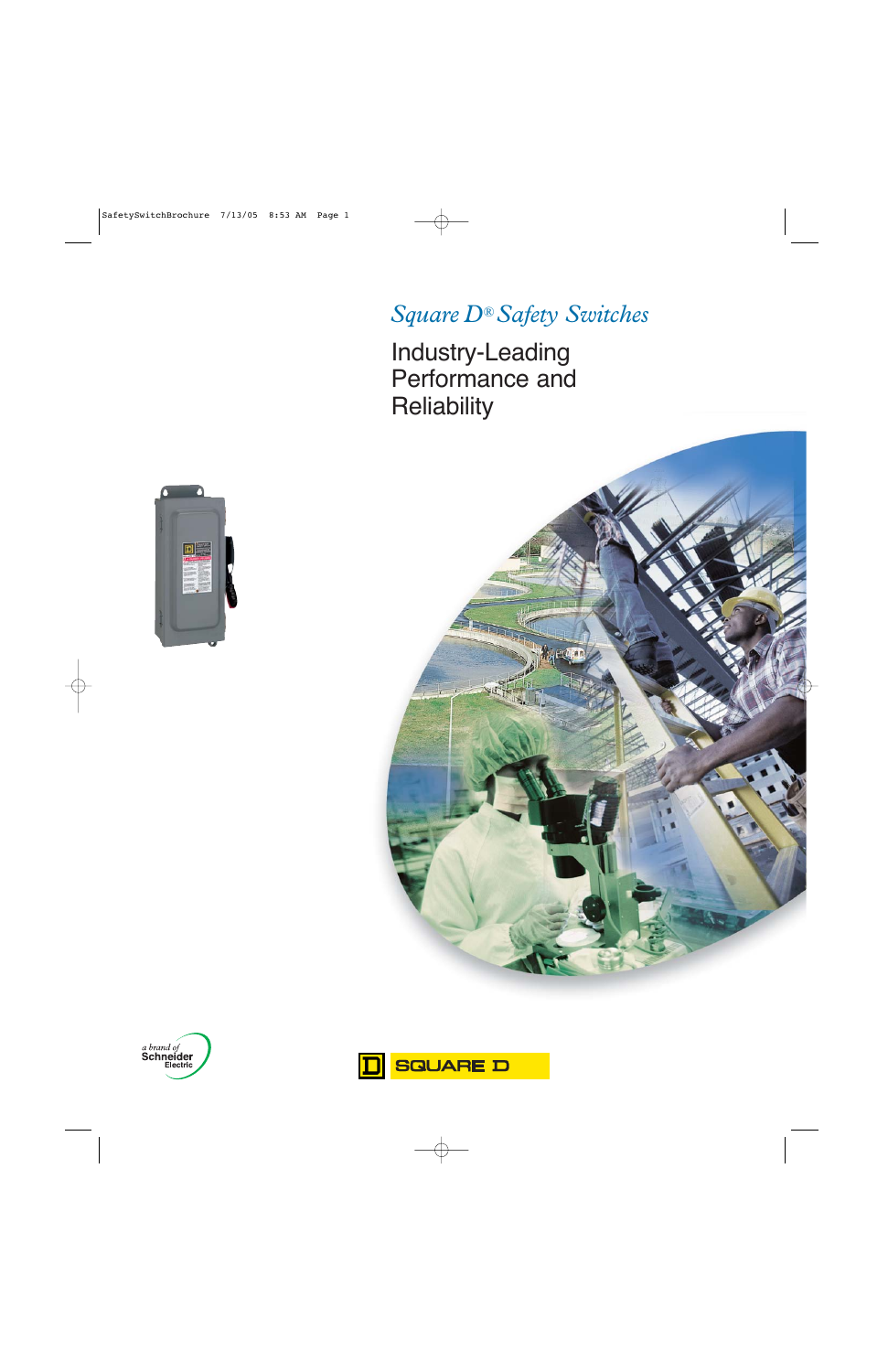# **Square D® Safety Switches**

*Setting the standard for performance, quality and reliability in today's commercial and industrial applications*



*First introduced in 1907, Square D safety switches have a long history of leadership in safety and performance. Since then, we have pioneered many innovations to help maximize the lifetime value of our safety switches.* 

*Safety switches play a crucial role in today's commercial and industrial settings. They function by isolating power in daily activities and providing an effective way to interrupt power in an emergency. Two primary applications for safety switches include as a lockout on sight disconnect and as a circuit isolation device.* 

*Square D safety switches are designed to outperform all other switches in a wide range of demanding applications.*

## **Key Customer Applications**

|                                            | <b>Sight Disconnects</b><br>for Motors<br>(OSHA Compliance) | <b>Service Entrance</b> | <b>Branch Circuit</b><br><b>Protection</b> |
|--------------------------------------------|-------------------------------------------------------------|-------------------------|--------------------------------------------|
| <b>Industrial Facilities</b>               | Χ                                                           |                         | Χ                                          |
| <b>Retail Construction</b>                 | X                                                           | X                       | Χ                                          |
| <b>Water/Waste Water</b>                   | Χ                                                           | Χ                       | Χ                                          |
| <b>Data Centers</b>                        | X                                                           |                         | Χ                                          |
| <b>Automotive</b>                          | Χ                                                           |                         | Χ                                          |
| <b>Packaging</b>                           | χ                                                           |                         | Χ                                          |
| <b>Pharmaceutical, Food &amp; Beverage</b> | Χ                                                           |                         | Χ                                          |
| <b>Commercial OEM</b>                      | X                                                           |                         |                                            |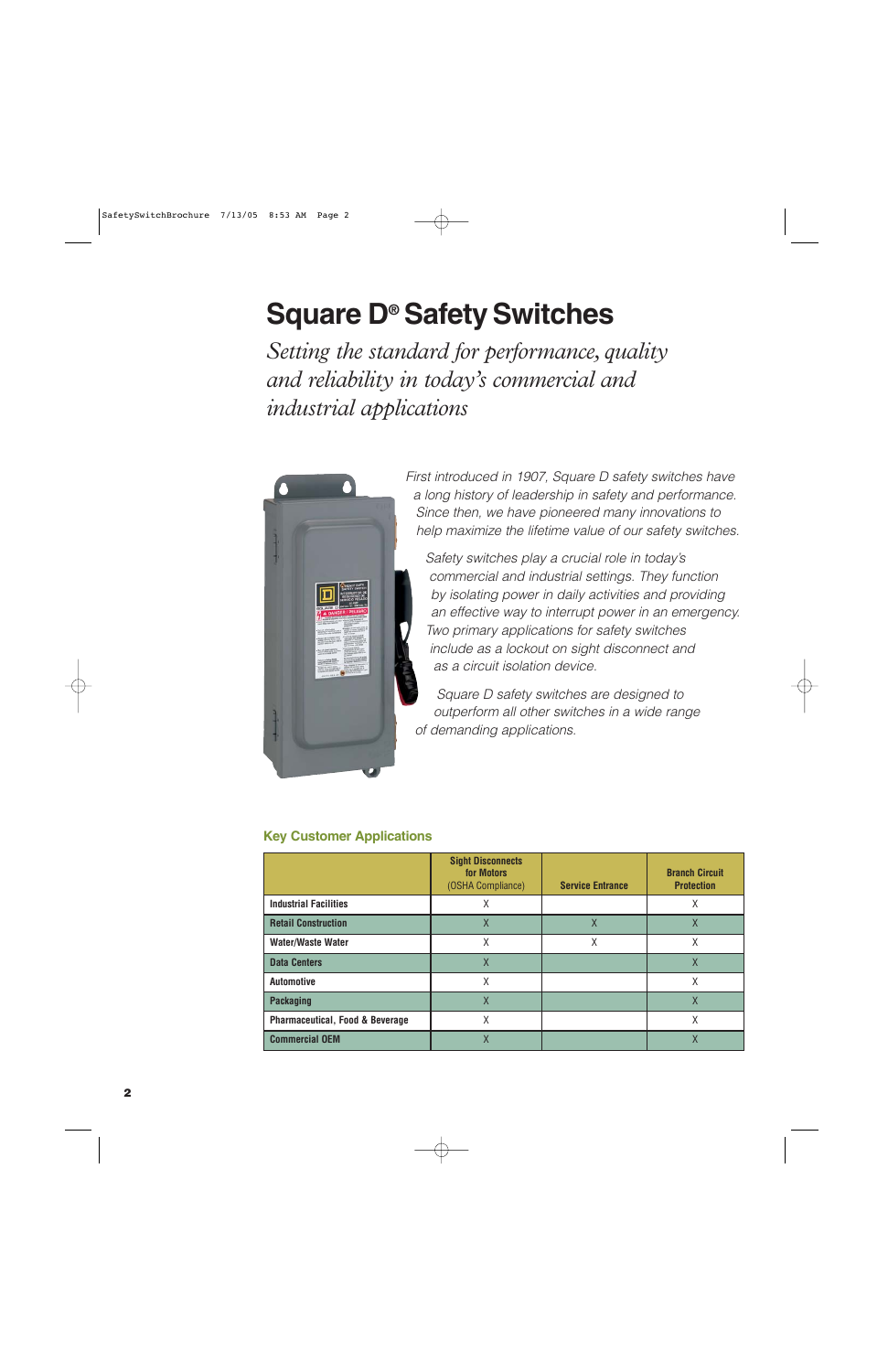# **Three Times the Value**

The performance of safety switches is important to the safe and profitable operation of many industrial settings. In addition, requirements from organizations such as the Occupational Safety and Health Administration (OSHA) have increased the use of safety switches in many commercial and industrial facilities.

Based on NEMA KS-1 life test requirements, in lock out/tag out applications where a switch is operated just once per hour, 24 hours a day, seven days a week, the useful life of the switch is exceeded in less than two years. For switches in these high-use applications, durability is key.

Square D safety switches provide significantly higher levels of mechanical endurance, than NEMA KS-1 requires. This translates to improved reliability in a production environment. In fact, the standard for the design life of Square D F Series safety switches is a minimum of three times the NEMA requirement. No competitor comes close to the performance offered by Square D safety switches.





| Potential Cost Avoidance Due to Square D Switch Life |                                   |                                           |                                               |                                                        |  |  |  |  |
|------------------------------------------------------|-----------------------------------|-------------------------------------------|-----------------------------------------------|--------------------------------------------------------|--|--|--|--|
| <b>Operations</b><br>of switch/<br>8-hour shift      | Ops/yr. in<br>24/7<br>environment | Life of<br>Square D<br>switch in<br>years | Life of<br>Competitive<br>switch in<br>years* | Cost<br>avoidance<br>by using<br>Square D <sup>*</sup> |  |  |  |  |
|                                                      | 1095                              | 45.7                                      | 13.7                                          | 165.00<br>\$                                           |  |  |  |  |
| $\overline{2}$                                       | 2190                              | 22.8                                      | 6.8                                           | \$<br>330.00                                           |  |  |  |  |
| 3                                                    | 3285                              | 15.2                                      | 4.6                                           | 495.00<br>\$                                           |  |  |  |  |
| 4                                                    | 4380                              | 11.4                                      | 3.4                                           | 660.00<br>\$                                           |  |  |  |  |
| 5                                                    | 5475                              | 9.1                                       | 2.7                                           | 825.00<br>\$                                           |  |  |  |  |

### **Potential Cost Avoidance Due to Square D Switch Life**

*\*Does not include cost of lost productivity. Switch cost replacement; labor = 2 hr. @ \$35/hr., cost of switch @ \$95. Maximum useable life of switch assumed to be 20 years. Life determination based on 50,000 operations for Square D F Series 30A and NEMA for competition*

## **Designed for the Best Performance in the Industry**

A key performance benefit of the Square D safety switch is its ability to break load. A locked motor can draw six to eight times motor full-load current. In an emergency situation, it's important to have a switch with enhanced load break capability.

It all starts with blade and jaw switch construction — a design element unique to Square D brand products. Blade and jaw switches are ideally suited for the management of heavy motor loads and arc interruption.

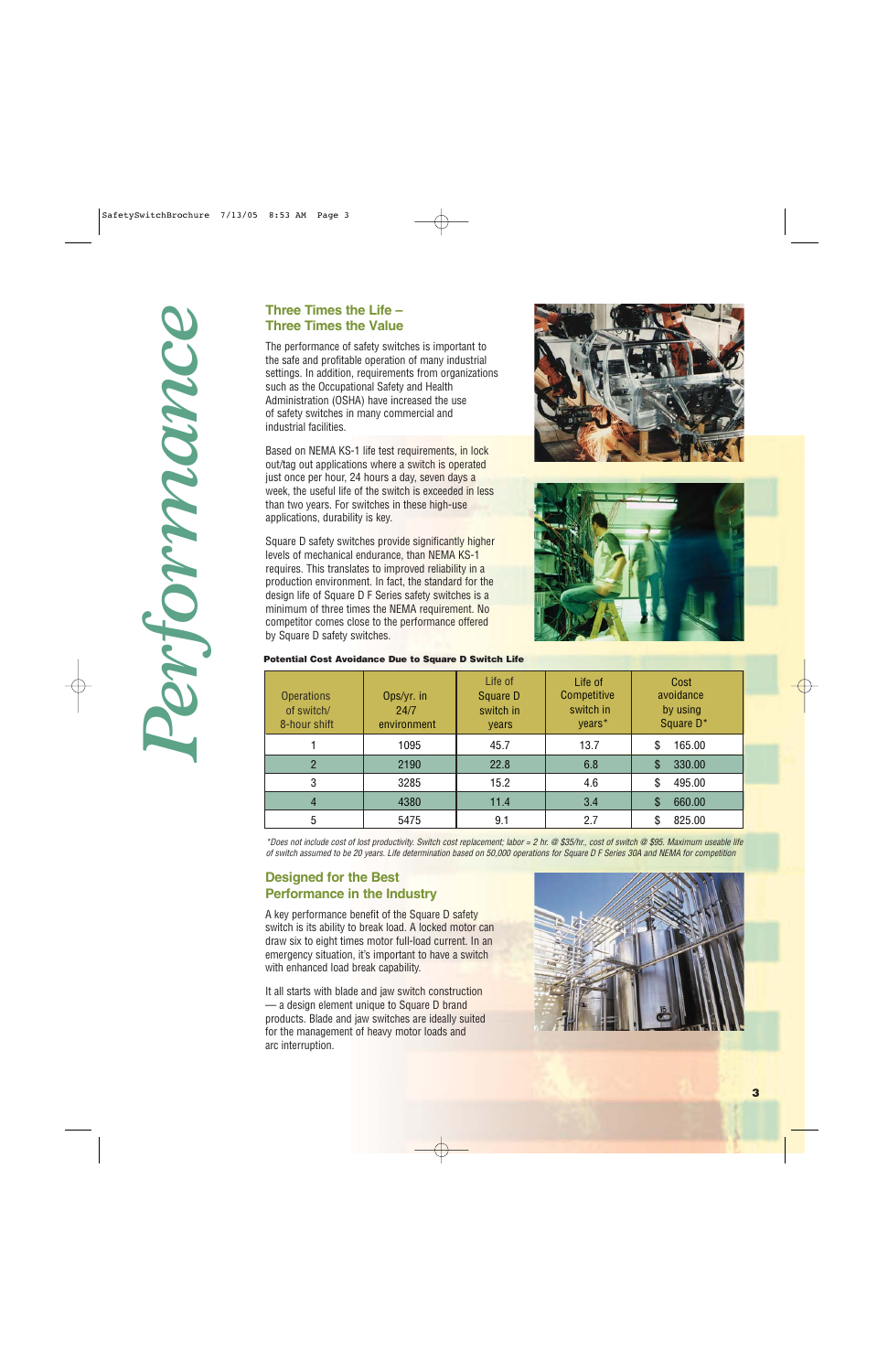## **Blade and Jaw Construction**

Compare the features of Square D safety switches with the competition and you'll find there really is no comparison. Visible blades are an important feature and they must be visible in real-world conditions. Our switch blades are easily visible, even in the less than ideal lighting conditions where electrical equipment is often installed.

This provides an added level of performance, allowing users to visually verify that the downstream circuit is de-energized. An optional view window adds another degree of safety through visual verification of switch position without the need to open the door.

In addition, the design of the Square D safety switch includes an oversized arc suppressor, a key feature in the ability of the switch to break the load by effectively attenuating the arc for a clean interruption.

## **Designed for Long-Term Durability**

Rugged construction and corrosion protection provide the industry's longest lasting switches. Galvaneealed steel is featured in all single-throw Type 3R and 12 enclosures, offering superior corrosion protection.

One feature that sets Square D F Series safety switches apart are NEMA 4X seam welded enclosures. This design element helps to extend equipment life by providing excellent environmental and corrosion protection without the use of a silicone sealer, which can be incompatible with some manufacturing processes.

Square D safety switches are also built with performance-enhancing components. Square D safety switches feature more copper than other switches available on the market today. This larger amount of copper is one of the reasons Square D safety switches have lower operating temperatures. Managing temperatures inside the switch is essential to providing greater service life.

Heat is not the only factor that impacts switch life. By enclosing the operating mechanism, the design of Square D safety switches reduces the amount of dust and other contaminants that shorten the mechanism's operating life.

## **Efficient Installation**

Our time-saving design features make installation quick and easy. Square D safety switches feature quick-release cover latches, which are easier to operate than screw-fasteners. On NEMA 4X and NEMA 12 switches, this design feature ensures a better gasket seal — a critical feature in adverse operating conditions — than is available with designs that rely on screw-fastened covers.

Another key feature designed to improve ease of installation is tangential knockouts, which allow easier installation of conduit, without the need for costly, time-consuming offsets and bends.

## **A Full Range of Accessories**

Square D safety switches feature a complete offering of accessories, available either factory installed or field installable. Factory-installed options include key interlocks, nameplates, push buttons and optional safety colors. Field-installable accessory options include neutral kit, ground lugs, electrical interlocks, class "R" fuse rejection kits, compression terminals and conduit hubs.

#### **Mechanical Endurance Requirements for UL, NEMA and F Series Switches**

|                                   | <b>Number of Operations</b> |                                        |                                      |                            |  |  |  |
|-----------------------------------|-----------------------------|----------------------------------------|--------------------------------------|----------------------------|--|--|--|
| <b>Switch Rating</b><br>(Amperes) | <b>UL98</b>                 | <b>NEMA KS1</b><br><b>General Duty</b> | <b>NEMA KS1</b><br><b>Heavy Duty</b> | <b>F</b> series<br>Regmts. |  |  |  |
| 30 & 60                           | 10,000                      | 10.000                                 | 15,000                               | 50,000                     |  |  |  |
| 10,000<br>100                     |                             | 10.000                                 | 14,000                               | 50,000                     |  |  |  |
| 200                               | 8.000                       | 8.000                                  | 12.000                               | 36.000*                    |  |  |  |

\*Single-throw switches only

#### **Short Circuit Current Ratings**

| <b>UL Listed</b><br><b>Fuse Class</b> | <b>General Duty</b><br><b>RMS Sym Amps</b> | <b>Heavy Duty</b><br><b>RMS Sym Amps</b> |  |  |
|---------------------------------------|--------------------------------------------|------------------------------------------|--|--|
| Plug                                  | 10,000                                     | <b>NA</b>                                |  |  |
| н                                     | 10,000                                     | 10.000                                   |  |  |
| Κ                                     | 10,000                                     | 10,000                                   |  |  |
| J                                     | 100,000                                    | 200,000                                  |  |  |
| $\overline{R}$                        | 100.000                                    | 200.000                                  |  |  |
|                                       | 100,000                                    | 200,000                                  |  |  |
|                                       | <b>NA</b>                                  | 200,000                                  |  |  |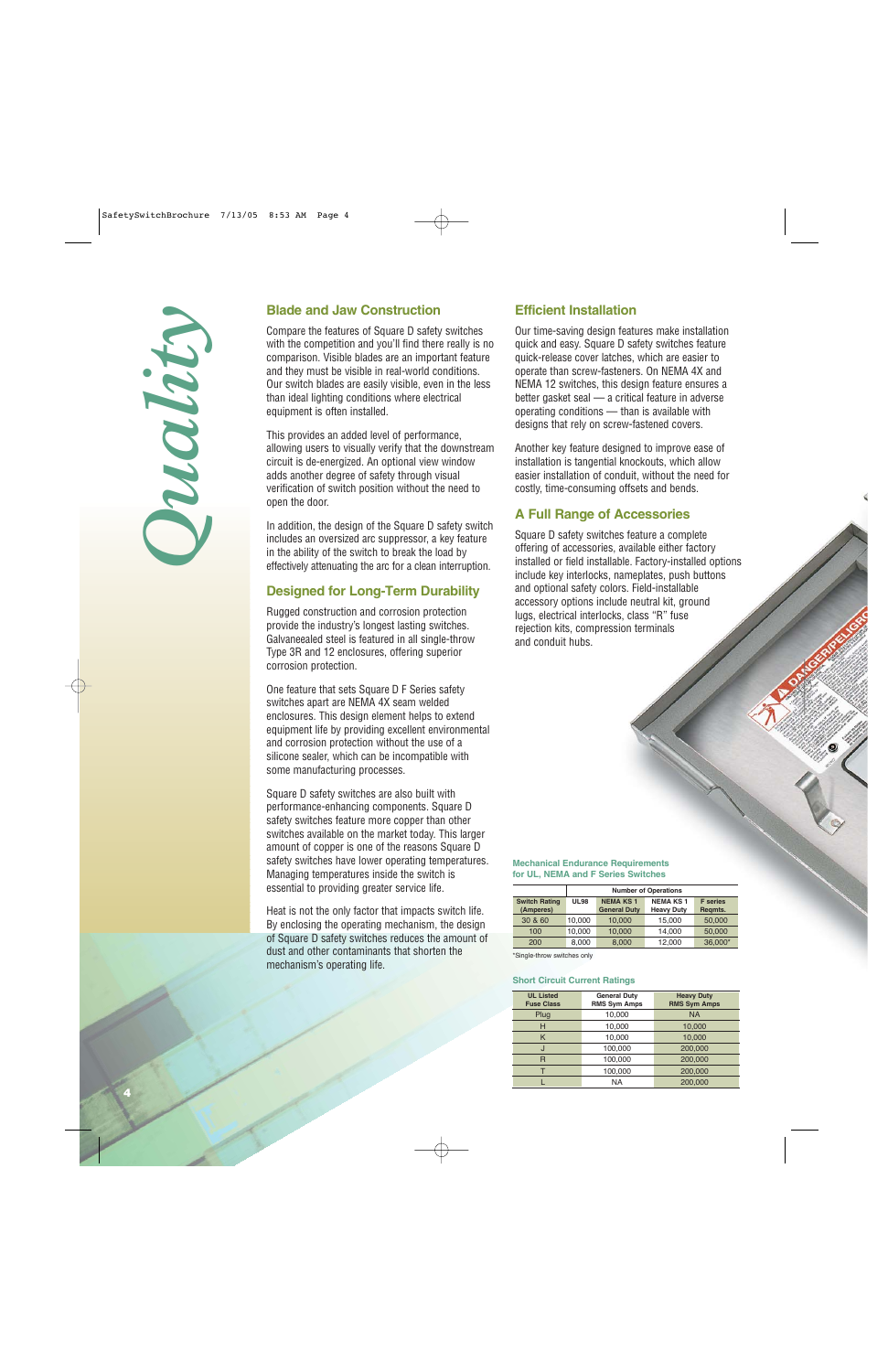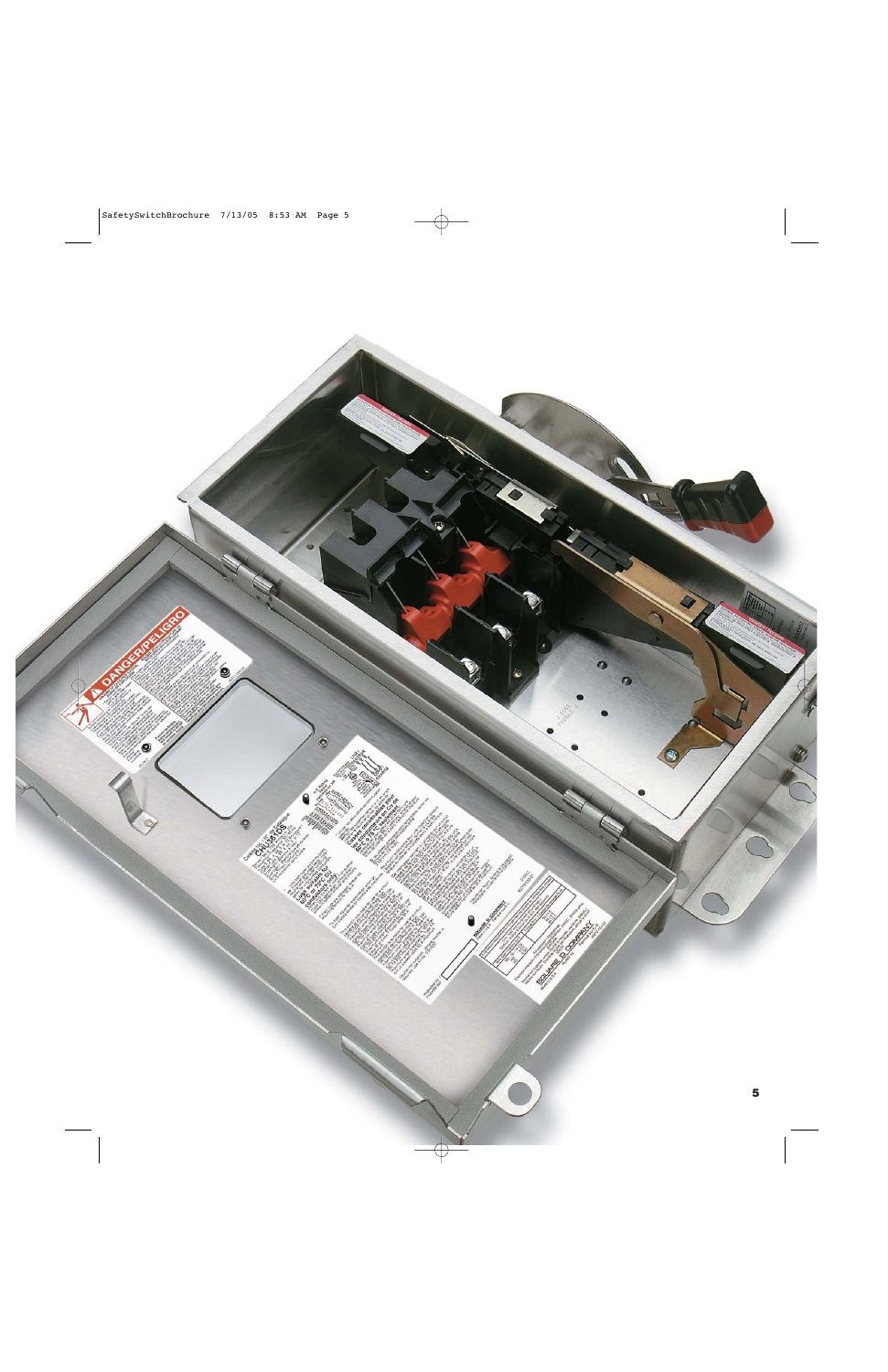## **Cost-Saving Maintenance**

Advanced maintenance features extend switch life and reduce down time, saving both labor and material costs. After a Square D safety switch has outlasted all the others, the modular design allows the replacement of worn or damaged components. Downtime is kept to a minimum with the design that allows the complete replacement of all interior components.

Field-replaceable components such as interior line bases, load bases and mechanisms are available. In addition, these switches provide replaceable handles and lockplates that can be easily replaced if they are damaged or vandalized.

In addition Square D NEMA 4X and 12 safety switches come standard with fuse pullers, increasing the convenience and safety of maintenance. Fuse pullers are also field installable on certain models.

## **Operation and Safety**

Nothing is as important in the design of a switch as understanding how it will be used. To ensure Square D safety switches continue to meet the needs of commercial and industrial applications, products are engineered with the operational procedures and safe work practices of customers in mind.



### **Superior Handle Design**

The Square D F Series insulated switch handle is an industry exclusive. It is made from a high-strength polymer chosen for weather resistance, durability and impact strength.

The two-color position-indicating handle on heavy duty safety switches enhances operator safety by aiding in visual recognition of switch position from an angle or at a distance. The simple concept of having contrasting colors on the handle enhances the ability of the operator to determine quickly the position of the switch, even in low light conditions. In an emergency it is vital that switch position be accurately recognizable. Plus, an embossed ON/OFF marking is a permanent indication of the switch position and cannot be removed or vandalized.

### **Tamper-Proof Enclosure**

Resolving lock-out issues is a priority with major industrials. Square D F Series safety switches have an extruded lockplate feature that helps prevent tampering with lockout devices. Lockout opening is extruded to reduce the possibility of lockout devices being removed by non-authorized personnel.

With the use of the handle lockplate, the switch can be locked in the OFF position with up to three padlocks to comply with OSHA lockout requirements. The safety switch can also be modified so that the switch can be locked in the ON position, if required by the application.

Heavy-duty dual cover interlocks are key safety features on single throw and double throw heavy duty switches. Designed to prevent opening of the cover when the switch is ON or turning the switch ON when the cover is opened, this feature can be defeated by qualified personnel to allow them to perform any necessary testing.

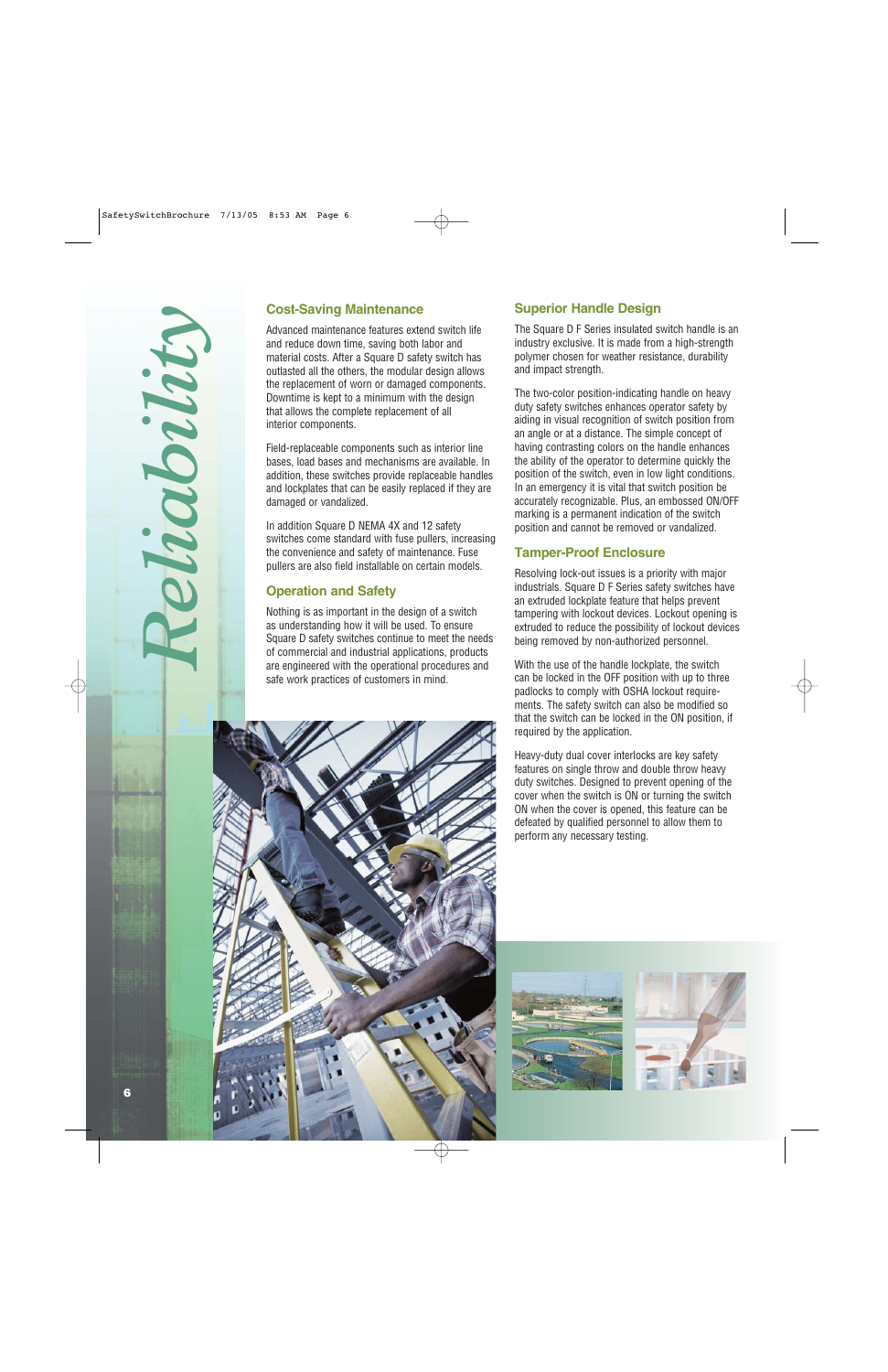## **Catalog Numbering System for Safety Switches**

## **Typical Safety Switch Catalog Number** п

**COL** 

mar 1

| D                                | 3             | $\mathbf{2}$ | 1                                                                                                     | N <sub>1</sub>       | <b>RB</b>        | <b>MISCELLANEOUS</b><br>El or EI2 = Factory-installed electrical interlock<br>$CLR = Class R$ fuse kits<br>$FP =$ Fuse pullers<br>$GL =$ Ground lugs<br>$SLC = Copper lugs$<br>LK = Compression lugs<br>$SPLO = Lock$ on<br>$VW = V$ iewing window<br>$NP = Phenolic legend plate$<br>$KI = One$ key interlock<br>KIKI = Two key interlocks<br>$WA = Appleton Powerttte@ interlocked receptor$<br>WC = Crouse-Hinds ARKTITE <sup>®</sup> interlocked receptacle<br>$WH = HUBBELLOCK®$ interlocked receptacle |                                                                                      |                          |                                                                                                    |                                                                                                                    |
|----------------------------------|---------------|--------------|-------------------------------------------------------------------------------------------------------|----------------------|------------------|--------------------------------------------------------------------------------------------------------------------------------------------------------------------------------------------------------------------------------------------------------------------------------------------------------------------------------------------------------------------------------------------------------------------------------------------------------------------------------------------------------------|--------------------------------------------------------------------------------------|--------------------------|----------------------------------------------------------------------------------------------------|--------------------------------------------------------------------------------------------------------------------|
|                                  |               |              |                                                                                                       |                      | <b>ENCLOSURE</b> | No Suffix = NEMA Type1<br>$A = NEMA$ Type 12K<br>$AWK = NEMA$ Type 12 (without K.O.)<br>DS = NEMA Types 4, 4X, 5 (304 stainless steel)<br>SS = NEMA Types 4, 4x, 5 (316 stainless steel)                                                                                                                                                                                                                                                                                                                     |                                                                                      |                          | $CS = Cast$ aluminum<br>$R = NEMA$ Type 3R<br>DF = NEMA Type 4X fiberglass reinforced<br>polyester | $DX = NEMA$ Type 4X $KRYDOM - Cross$ -Hinds<br>$RB = NEMA$ Type 3R (Type B hub provision)                          |
|                                  |               |              |                                                                                                       | <b>NEUTRAL</b>       |                  |                                                                                                                                                                                                                                                                                                                                                                                                                                                                                                              |                                                                                      |                          |                                                                                                    | N = Factory-installed neutral (neutrals are field installable on most general duty and heavy duty safety switches) |
|                                  |               |              |                                                                                                       | <b>AMPERE RATING</b> |                  |                                                                                                                                                                                                                                                                                                                                                                                                                                                                                                              |                                                                                      |                          |                                                                                                    |                                                                                                                    |
|                                  |               |              | $1 = 30A$<br>$2 = 60A$                                                                                |                      |                  | $3 = 100A$<br>$4 = 200A$                                                                                                                                                                                                                                                                                                                                                                                                                                                                                     |                                                                                      | $5 = 400A$<br>$6 = 600A$ |                                                                                                    | $7 = 800A$<br>$8 = 1200A$                                                                                          |
|                                  |               |              | <b>VOLTAGE RATING</b><br>$1 = 120$ Vac (Plug fuse)<br>For DC ratings, see the latest catalog listing. |                      | $2 = 240$ Vac    |                                                                                                                                                                                                                                                                                                                                                                                                                                                                                                              | $6 = 600$ Vac                                                                        |                          |                                                                                                    |                                                                                                                    |
|                                  |               |              | <b>BLADES SWITCHABLE POLES</b>                                                                        |                      |                  |                                                                                                                                                                                                                                                                                                                                                                                                                                                                                                              |                                                                                      |                          |                                                                                                    |                                                                                                                    |
|                                  | $1 = 1$ poles |              |                                                                                                       | $2 = 2$ poles        |                  | $3 = 3$ poles                                                                                                                                                                                                                                                                                                                                                                                                                                                                                                | $4 = 4$ poles                                                                        |                          | $6 = 6$ poles                                                                                      |                                                                                                                    |
| <b>TYPE OF</b><br><b>SWITCH:</b> |               |              | <b>FUSIBLE</b><br>$L =$ Lite Duty<br>$D =$ General Duty<br>$H =$ Heavy Duty<br>DT = Double Throw      |                      |                  |                                                                                                                                                                                                                                                                                                                                                                                                                                                                                                              | <b>NOT FUSIBLE</b><br>$DU = General Duty$<br>$HU = Heavy$ Duty<br>DTU = Double Throw |                          |                                                                                                    |                                                                                                                    |

*For NEMA Types 7 & 9 construction, see the latest catalog listing*